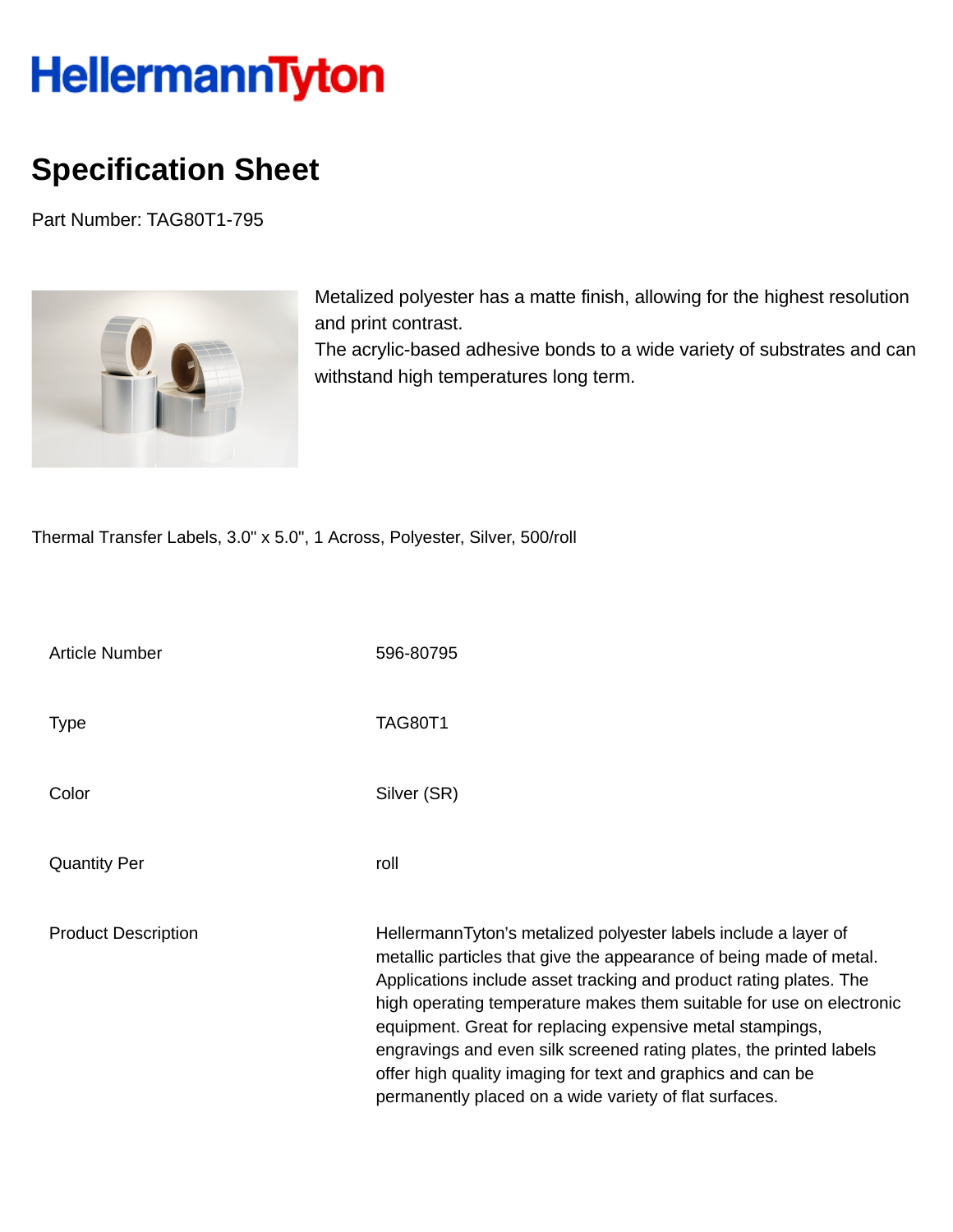| <b>Short Description</b>              | Thermal Transfer Labels, 3.0" x 5.0", 1 Across, Polyester, Silver,<br>500/roll |
|---------------------------------------|--------------------------------------------------------------------------------|
| <b>Global Part Name</b>               | TAG80T1-795-SR                                                                 |
| Width W (Imperial)                    | 3.0                                                                            |
| Width W (Metric)                      | 76.2                                                                           |
| Thickness T (Metric)                  | 64.0                                                                           |
| Height H (Imperial)                   | $5.0\,$                                                                        |
| Height H (Metric)                     | 127.0                                                                          |
| Width of Liner (Metric)               | 79.37                                                                          |
| Width of Liner (Imperial)             | 3.125                                                                          |
|                                       |                                                                                |
| Material                              | Type 795, Polyester (795)                                                      |
| <b>Material Shortcut</b>              | 795                                                                            |
| Adhesive                              | Acrylic                                                                        |
| Halogen Free                          | No                                                                             |
| <b>Adhesive Operating Temperature</b> | -40°F to +248°F (-40°C to +120°C)                                              |